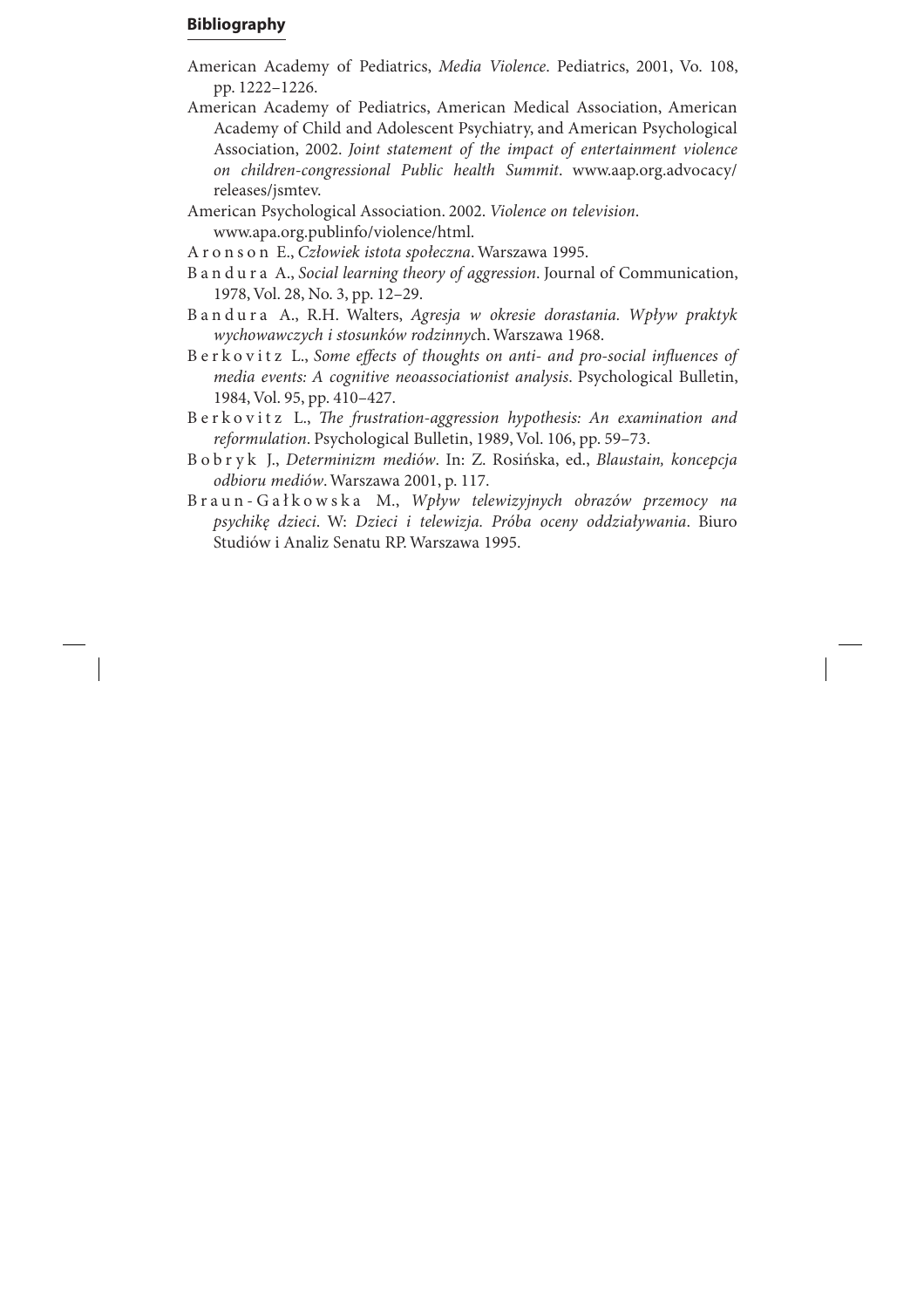B r y a n t J., R o c k w e l l S., *Media, Children, and the Family*. New York 1996.

C h a n d l e r D., *Dave's page for technological and media determinism*. 2000. http://users.marshal.edu/anders45/determinism.htm.

- Children now. 1996. *New study finds increase in sexual content on Tv's family hour*. www.childrennow.org/newsroom/news-96/pr-96-12-11.html.
- Clark L.B., *Media, influence on children*. Encyclopedia of Education, New York 2002, pp. 1579-1583.
- DeFleur M.L., E.E. Dennis, *Understanding mass communication*. Boston MA: Houghton Mifflin, 1988.
- D o b e k O s t r o w s k a B., *Studia z teorii komunikowania masowego*. Wydawnictwo Uniwersytetu Wrocławskiego, Wrocław 1999.
- Field A.E., C.A., Carlos, C.B. Taylor, C. Berkey, *Peer, parent, and media influences on the development of weight concerns and frequent dieting among preadolescents and adolescent girls and boys*. Pediatrics, 2001, Vol. 107, pp. 54–60.
- F r ą c z e k A., red., *Studia nad psychologicznymi mechanizmami czynności agresywnych*. Wrocław, Warszawa 1979.
- F r ą c z e k , red., *Studia nad uwarunkowaniami i regulacją agresji interpersonalnej*. Wrocław 1995.
- F r i d r i c h C o f e r L., A.C. H u s t o n, *Television violence and aggression*: The *debate continues*. Psychological Bulletin, 1986, Vol. 100, pp. 364-371.
- G a j d a J., *Dziecko przed telewizorem*. Warszawa 1983.
- G a ś Z., *Inwentarz psychologiczny syndromu agresji*. Przegląd Psychologiczny, 1980, nr 23.
- G a u n t l e t t D., *Moving experiences Understanding Television's Influences and* Effects. Academic Research Monograph, 13 London: John Libbey & Co. Ltd. 1995, p. 13 and next.
- Geen R.G., S.L. Thomas, The immediate effects of media violence on *behavior*. Journal of Social Issues, 1986, Vol. 2, pp. 7–27.
- G e e n R.G., *Human aggression*, Open University Press, Milton Keynes, 1990, see chapter 4.
- G o b a n K l a s T., *Media i komunikowanie masowe*. PWN, Warszawa, Kraków 1999.
- H a r r i s R.J., *A cognitive psychology of mass communication*. Hillsdale, NJ: Lawrence Erlbaum 1989.
- H o b b s R., *Media literacy in the classroom*. Newsweek 2001: http://school.newsweek.com.pages/extra\_media\_literacy.htm.
- H o f f n e r C., *Media, children, and the family: Social scientific, psychodynamic, and clinical perspectives*. Journal of Broadcasting and Electronic Media, 1996, Vol. 40, No 1, pp. 389-402.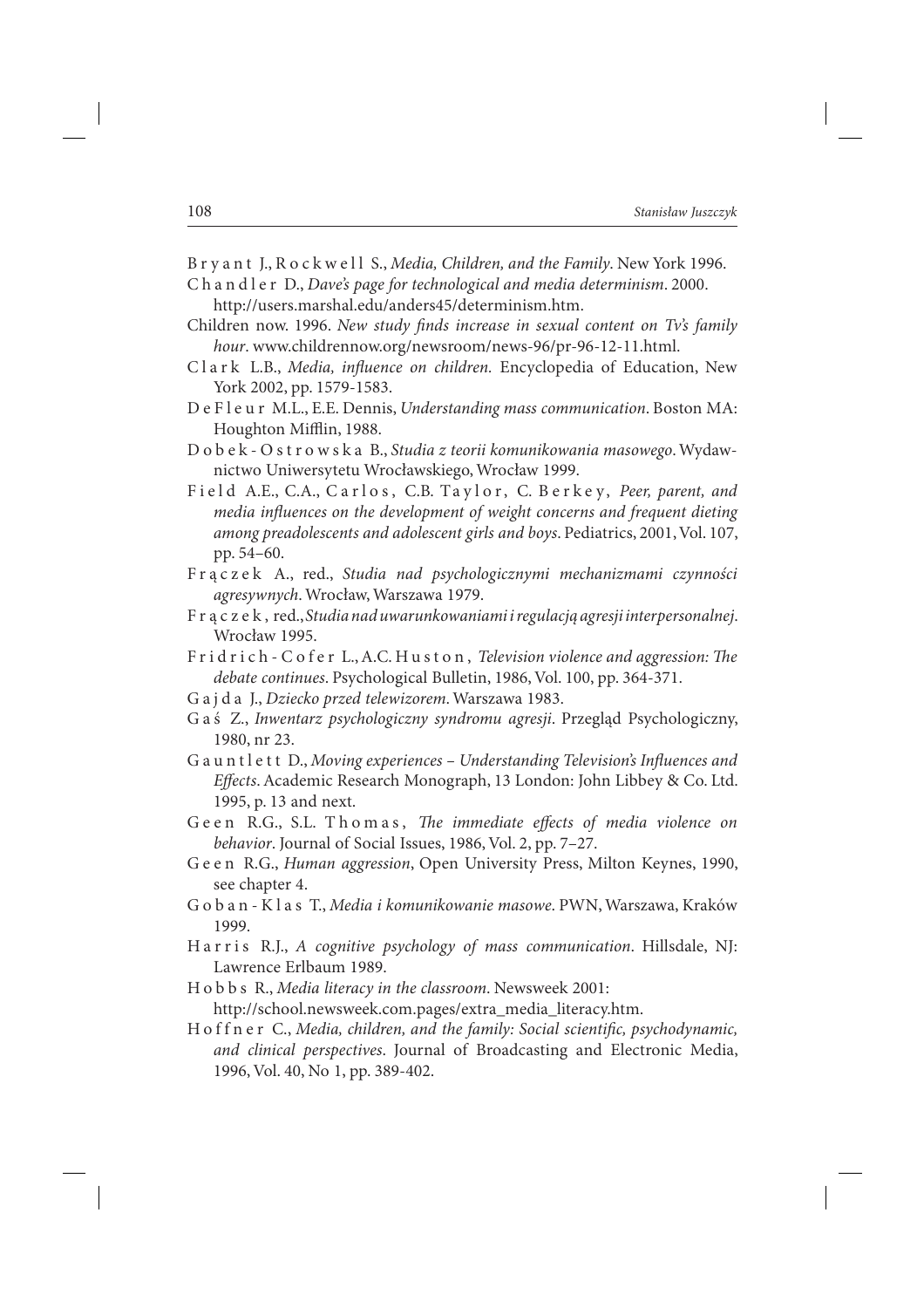H o ł y s t B., *Przemoc w życiu codziennym*. Warszawa 1996.

- H u n n e x M., *Chronological and thematic charts of philosophies and philosophers*. Zondervan Publishing, Housed, Grand Rapidi; MI, 1964.
- Huston C.A., E.F. Donnerstein, H. Fairchaild, N.D. Feshbach, P.A. Katz, J.P. Murray, E.A. Rubinstein, B.L. Wilcox, D. Z u c k e r m a n, *Big world, small screen: The role of television in American Society,* Lincoln, University of Nebraska Press 1992.
- H u s t o n A.C., J.C. Wr i g h t , *Television Forms and Children*. In: G. Comstock, ed., Public communication and behavior, New York, Academic Press, 1989, Vol. 2, pp. 103–159.
- I z d e b s k a J., *Rodzina, dziecko, telewizja szanse wychowawcze i zagrożenia telewizji*. Białystok 1996.
- I z d e b s k a J., *Dziecko w rodzinie i środowisku rówieśniczym*. Trans Humana, Białystok 2003.
- J u s z c z y k S., *Człowiek w świecie elektronicznych mediów szanse i zagrożenia*. Uniwersytet Śląski, Katowice 2001.
- J u s z c z y k S., *Kompetencje medialne w społeczeństwie wiedzy*. In: W. Strykowski, W. Skrzydlewski, eds, *Kompetencje medialne społeczeństwa wiedzy*. Poznań 2004, pp. 66-72.
- d e K e r c k h o v e D., *Powłoka kultury*. Warszawa 1996.
- K i r w i l L., *Negatywne skutki oddziaływania telewizyjnych scen przemocy na dzieci*. Nowiny Psychologiczne, 1995, Vol. 4, pp. 23-34;
- K i r w i l L., *Jak chronić dziecko przed ekranową przemocą*? Nowiny Psychologiczne, 1996, nr 2;
- K i r w i l L., *Media a agresja w społeczeństwie*. In: M. Porowski, ed., *IPSiR dzisiaj. Księga jubileuszowa*, Warszawa, IPSiR 1998.
- K o b l e w s k a J., *Szkoła i środki masowego oddziaływania*. Warszawa 1967.
- K o b l e w s k a J., *Psycholodzy i socjolodzy wobec filmu i telewizji*. Oświata i Wychowanie, 1998, nr 20.
- K o r d a s i e w i c z B., *Jednostka wobec środków masowego przekazu*. Ossolineum, Wrocław 1991.
- K u s i o U., *Rodzina wobec telewizyjnych scen przemocy*. Problemy Opiekuńczo-Wychowawcze, 1997, nr 4.
- Li e b e r t R.M., J.N. Sprefkin, *The early window: Effects of television on children and youth.* Pergamon, New York 1988.
- L i n z D., E. Donnerstein, *The effects of violent messages in the mass media: Contemporary theory and research*. In: J.E. Bradac, ed., *Messages in communication science*, Newbury Park, CA: Sage 1989, pp. 263–292.
- M a l a m u t h N., F. Donnerstein, Eds., *Pornography and sexual aggression*. Academic Press, New York 1984.